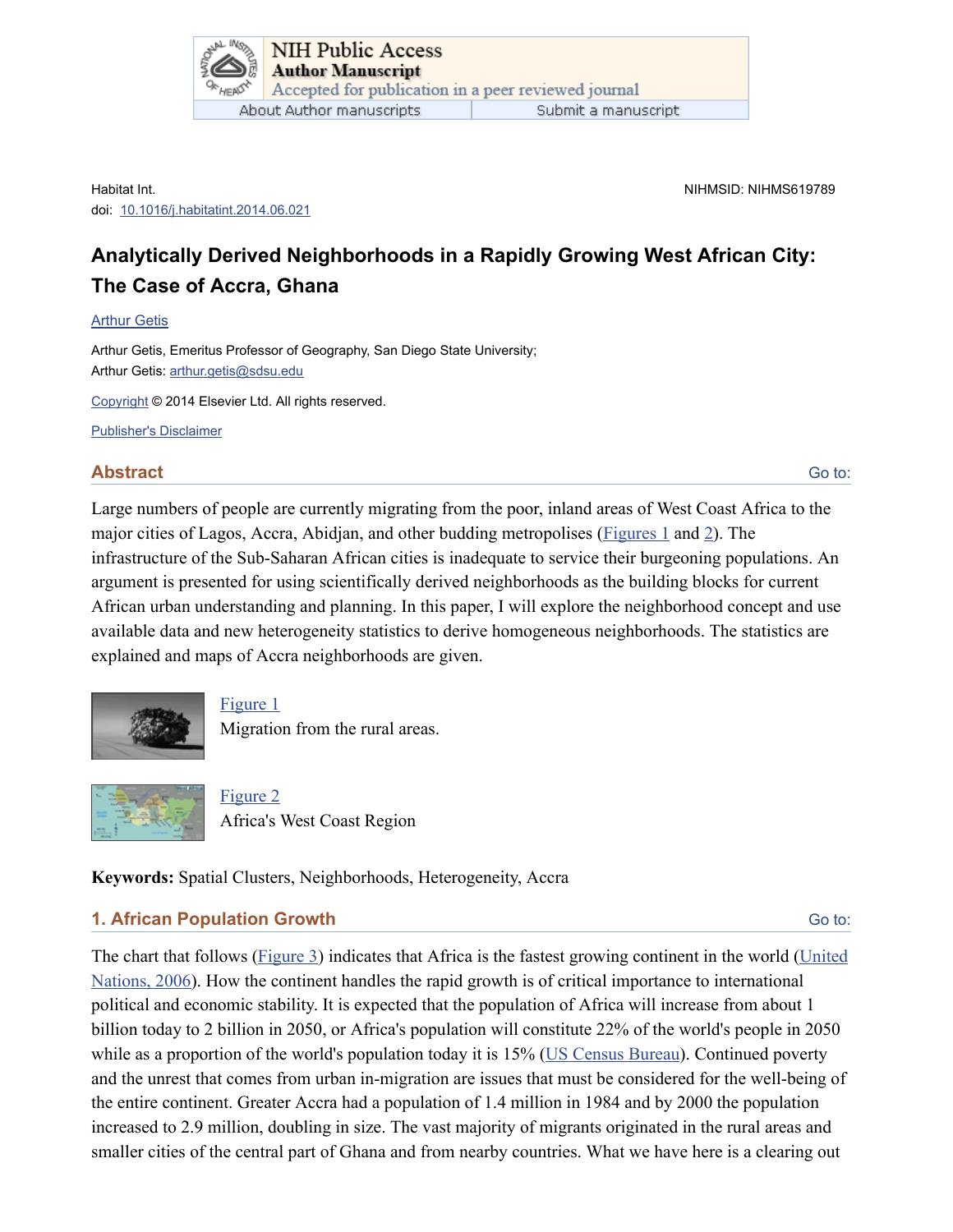of the rural areas [\(Weeks](https://www.nihms.nih.gov/pmc/articlerender.fcgi?artid=619789#R15) *et al*., 2010). The infrastructural system of the city is unable to completely service such a rapid inflow.



#### [Figure 3](https://www.nihms.nih.gov/pmc/articlerender.fcgi?artid=619789&rendertype=figure&id=F3)

World population trends to 2050. Note that the slope of curve for Africa is greatest. Source: United Nations

In order to study the changes that are occurring one must look to modern social science techniques of analysis. This paper is designed to show some modern statistical procedures which aid us in the study of the nature of the West African city. The case study is that of Accra, Ghana, a city in which I have been doing analytical research for several years. We focus on the creation of a unit of analysis -- the neighborhood -- which seems well suited for the study of complex urban African environments.

### **2. The Role of Neighborhoods in Urban Planning**

[Go to:](https://www.nihms.nih.gov/pmc/articlerender.fcgi?artid=619789#ui-ncbiinpagenav-2)

The units of data collection by the Ghana government for Accra are enumeration areas (EAs). A decadal census has been taken most recently in 2010. EAs are generally aggregated, by officials, into urban subareas for city and metropolitan service organization. As in all cities, there have evolved over time unofficial neighborhoods that are well known sub-areas. We call these "traditional" urban sub-areas *vernacular* neighborhoods. Again, for many cities, Accra included, these vernacular neighborhoods have evolved into planning districts for housing, transportation and many social services such as health clinics. Under the influence of rapid in-migration, however, the tendency is for new neighborhoods to emerge and older neighborhoods to become more structurally heterogenous. In our study we show that vernacular neighborhoods, except for a few, are highly heterogeneous in terms of the usual measures of housing quality, health, and infrastructural elements like the availability of good quality water and electricity and in social/ethnic characteristics. As planning districts, the boundaries of vernacular neighborhoods cut across the homogeneity that might be found in scientifically constructed sets of EAs, making public policy based on vernacular neighborhoods difficult and inefficient.

In the social sciences, research is conducted at many geographic scales of inquiry: individuals, clusters of individuals, neighborhoods, census divisions -- from tracts to large regions. Vernacular neighborhoods, usually because they are well known, are the unit of choice in trying to come to grips with the social structure of cities. Increasingly, attention is being paid to the concept of neighborhood mainly because of its relevance to social processes such as immigration, life style, crime, unemployment, and housing quality [\(Kawachi & Subramanian, 2007\)](https://www.nihms.nih.gov/pmc/articlerender.fcgi?artid=619789#R7). At one time clusters of census divisions approximated these types of homogeneous neighborhoods, but census divisions change much less often (or not at all) than the social processes that are contained within and beyond them [\(Subramanian](https://www.nihms.nih.gov/pmc/articlerender.fcgi?artid=619789#R11) *et al*., 2003). Thus, modern dynamic social science research suffers from the ever changing locations and geographic shapes of these types of social spatial clusters. In this paper, we discuss the nature of new neighborhood boundaries that are designed to aid in the planning process recognizing that vernacular neighborhoods will continue to be helpful for those that require well known place names. These new neighborhoods are quantitatively derived from algorithms designed to seek spatial homogeneity within important urban social and environmental variables. The algorithms are based on statistical procedures known in the spatial statistics literature as AMOEBA, *A Multidirectional Optimal Ecotope-Based Algorithm* [\(Aldstadt & Getis, 2006\)](https://www.nihms.nih.gov/pmc/articlerender.fcgi?artid=619789#R1), and *Local Spatial Heteroscedasticity -- LOSH* [\(Ord & Getis, 2012\)](https://www.nihms.nih.gov/pmc/articlerender.fcgi?artid=619789#R8).

# **3. Neighborhoods as Building Blocks for Social Research**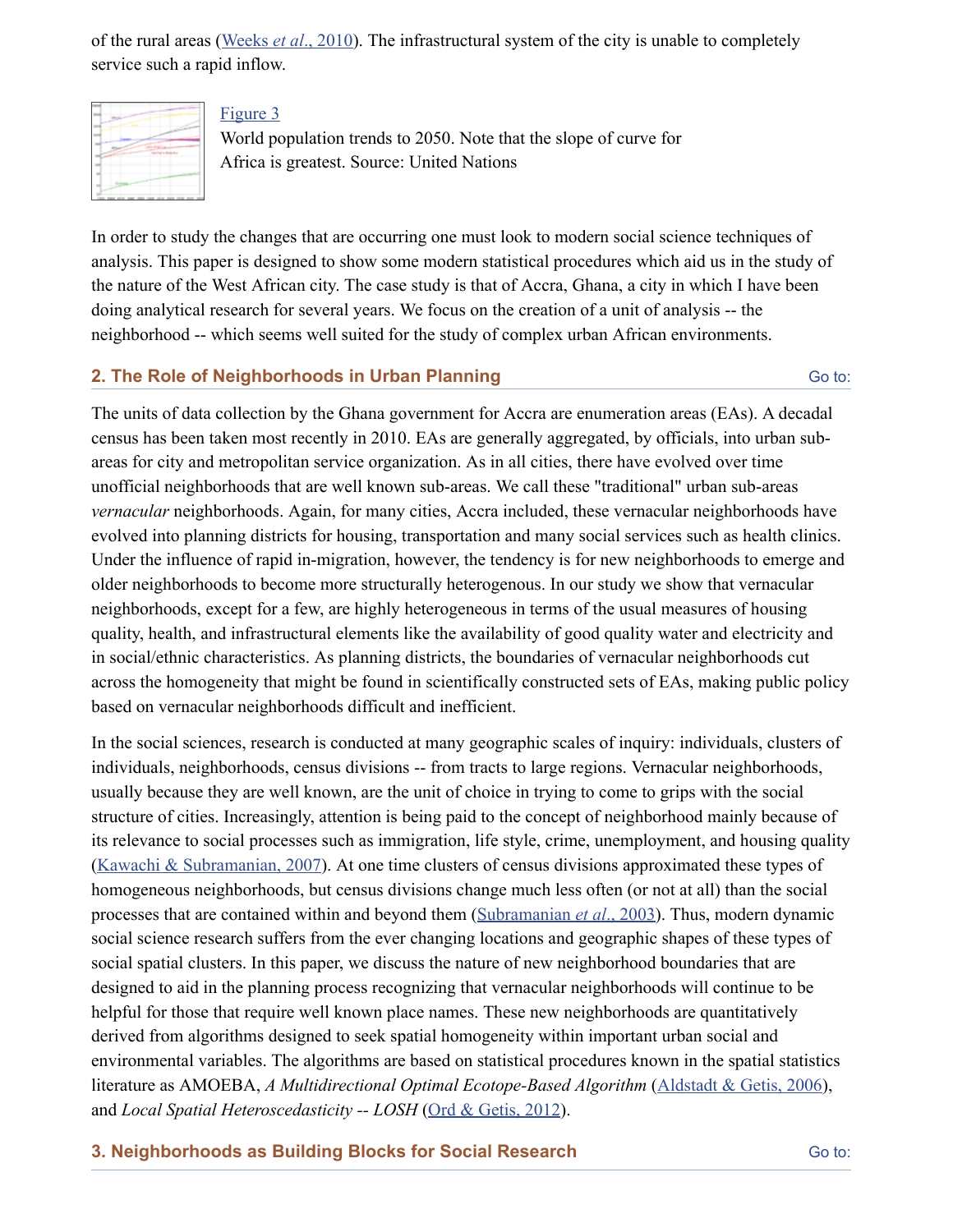In recent years, definitions of what constitutes a neighborhood have received attention because of their centrality to the work of social scientists. The chief assumption for any definition is that a neighborhood is homogeneous in some well-defined regard (see [Weeks](https://www.nihms.nih.gov/pmc/articlerender.fcgi?artid=619789#R15) *et al*., 2010 for a review). Neighborhoods' importance becomes evident when the context of human behavior and actions are taken into account. It is now assumed that an individual's actions and reactions are not fully understood unless the context of an immediate activity space, or neighborhood, is taken into account [\(Subramanian, Jones and Craig, 2003\)](https://www.nihms.nih.gov/pmc/articlerender.fcgi?artid=619789#R10).

Many statistical procedures require spatially sampled data where a given observation is to some degree independent of others nearby. Thus, there is a need to group observations into neighborhoods so as to avoid, as much as possible, the phenomenon of spatial autocorrelation in the sample. Neighborhood, when rigorously defined, helps create unbiased samplings of spatial units. A neighborhood evokes a high degree of spatial autocorrelation from place to place within itself and low levels of spatial autocorrelation between places within itself and places beyond its borders.

The difficulty of finding relevant data using neighborhood definitions remains problematic, however. A neighborhood characteristic of interest, say, a particular age cohort, may cut across a census division, resulting in some degree of error when attempting to define a neighborhood when the only data available are based on census divisions [\(Weeks](https://www.nihms.nih.gov/pmc/articlerender.fcgi?artid=619789#R17) *et al*., 2007).

Unfortunately, *neighborhood* as a concept is taken lightly by most researchers who deal with them. Often there is a weak definition or no definition at all. In fact neighborhoods are often spoken of as though there is a tacit agreement with readers as to what constitutes a neighborhood. Relatively few studies in which neighborhoods constitute the basic sampled unit rigorously define the term or call into question the use of neighborhood boundaries. Thus, qualitatively delimited neighborhoods suffer from the biases incurred by the researcher. Sometimes neighborhood units are used as if some sort of governmental authority has sanctioned their use. No explanation is given on how those neighborhoods were delineated. Commonly used neighborhood units are often vernacular in nature, that is, based on popularly based parts of a city that many people intuitively think that they know. The boundaries of these neighborhoods are often fuzzy at best.

Institutional biases may appear when it is convenient for planners to divide up a region in a way in which resources can be allocated ([Figure 4\)](https://www.nihms.nih.gov/pmc/articlerender.fcgi?artid=619789&rendertype=figure&id=F4). This is a problem simply because the neighborhood boundaries may not correspond to the perceived demand for the resources. In any case, it is important to divide an urban area into something that can be used for planning purposes. Sometimes these governance or planning areas become the official neighborhoods of the region. Too often, however, these unit boundaries fail to change as the urban area undergoes marked changes both physically and socially. Thus, in many instances, commonly named neighborhoods are of only historical interest or evoke some sort of mental image that may be out of date or erroneous.



[Figure 4](https://www.nihms.nih.gov/pmc/articlerender.fcgi?artid=619789&rendertype=figure&id=F4)

Perhaps the most damaging aspect of qualitatively demarcated neighborhoods is the geographical scale at which neighborhoods are drawn. In social science research, it is not immediately clear if neighborhoods are one-block units, a few contiguous blocks, or an entire sub-region in area or some other arbitrarily constituted area.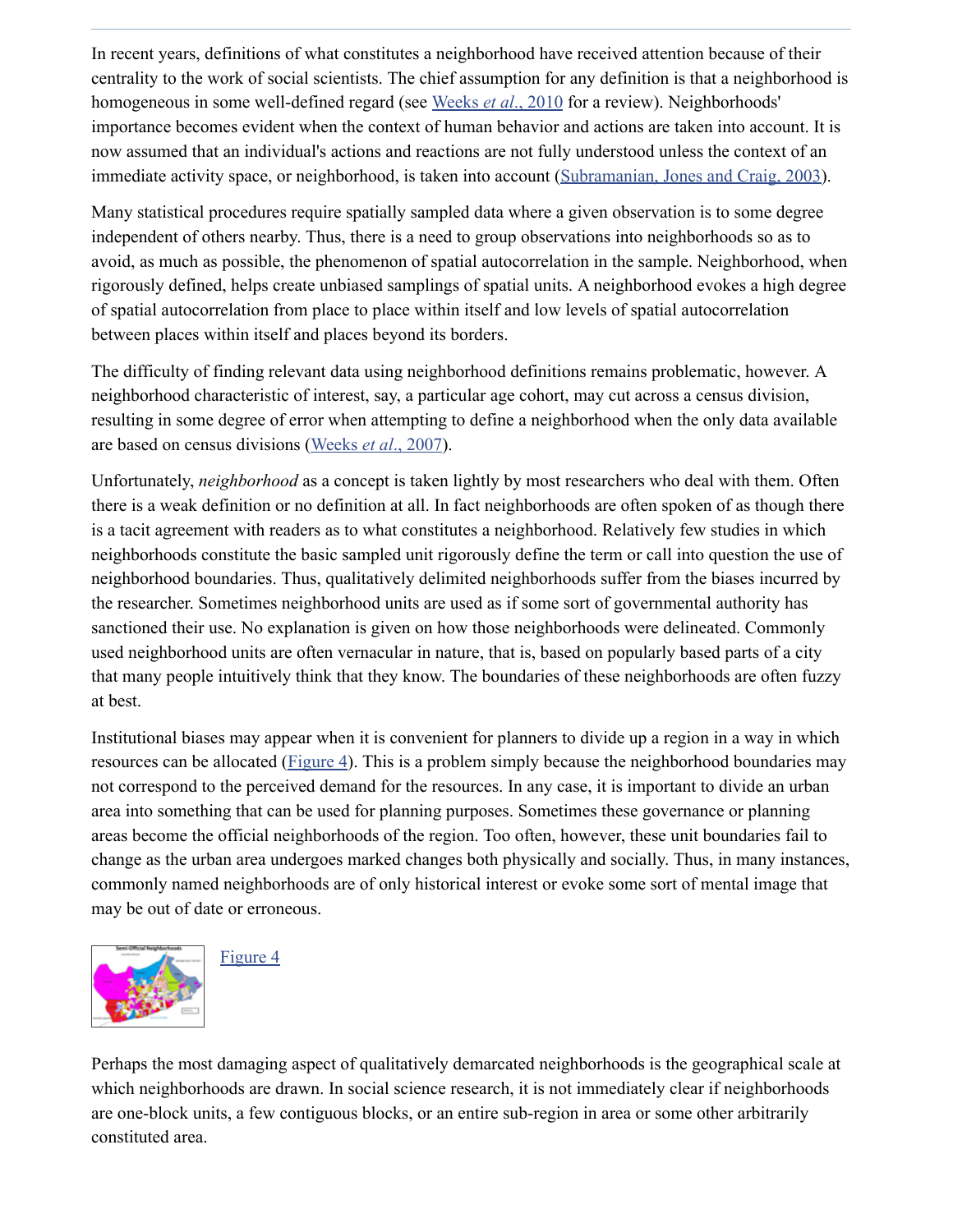### **4. Urban Neighborhood Defined for this Study** [Go to:](https://www.nihms.nih.gov/pmc/articlerender.fcgi?artid=619789#ui-ncbiinpagenav-2) Go to: Go to:

The word neighborhood in an urban setting conjures two mental constructs: contiguity and homogeneity. Thus, a basic definition of an urban neighborhood is of a contiguous and reasonably homogeneous aggregation of smaller spatial units (usually city blocks, census tracts or other enumeration areas of varying spatial extent). The homogeneity is derived from any one or more variables that constitute a collection of people having certain characteristics, institutions that spatially cluster, or a landscape quality for which people identify (a waterfront, a valley, etc.). The variable can be linked to a common history, some aspect of the area's past, an ethnic group, a socio-economic area of some character, or an age cohort. In social science research, it is often the case that a neighborhood is represented by a disproportionate number of members of a particular socio-economic, ethnic, or age cohort group within some local area. It would be helpful if those who use the term clearly state just what kind of definition they are using and to what extent there is homogeneity in the variables used for the definition.

The city of Accra, Ghana, like most large cities of the world can be divided into neighborhoods depending on who, when, and for what purpose the delineation took place [\(Weeks](https://www.nihms.nih.gov/pmc/articlerender.fcgi?artid=619789#R16) *et al*., 2006). Government maps are of water districts, educational districts, electoral districts, and so on.

Sometimes these are brought together for data collection purposes or for comparisons to be made between districts [\(Songsore & McGranahan, 1993\)](https://www.nihms.nih.gov/pmc/articlerender.fcgi?artid=619789#R9). Sometimes these districts are called neighborhoods, especially, if they are generally known and used for identifying location by the populace. In Accra, over many years, popularly known vernacular neighborhoods have been established by urban residents ([Figure 5\)](https://www.nihms.nih.gov/pmc/articlerender.fcgi?artid=619789&rendertype=figure&id=F5). A taxidriver is well aware of say the whereabouts of the Nima neighborhood. This common knowledge affects data collection units used by both municipal authorities and the national government. Many kinds of districts such as school, water, and power, are bounded by the limits of these vernacular neighborhoods. Although the neighborhoods, so named, usually have a strong bonding factor, such as ethnicity, or historical development, they are clearly not rigorously defined. In fact, many of the vernacular neighborhoods that display, say, a heightened level of some generally useful variable, such as persons per room, are indeed rather heterogeneous. Still it is useful to employ the popular names of these vernacular neighborhoods so that locations can be identified in well known terms.



[Figure 5](https://www.nihms.nih.gov/pmc/articlerender.fcgi?artid=619789&rendertype=figure&id=F5)

The view we take is that the creation of neighborhoods follows some scientifically defined purpose. That is, neighborhoods are defined in terms of explicitly stated variables. Examples of such neighborhoods are: a defined degree of socio-economic status, a defined level of ethnic residency, a certain proportion of agebased residents, a certain proportion of residents living in dwelling units in explicitly defined family structures, the proportion of residents living in a certain quality of dwelling unit, and so on. When the purpose is made clear, relevant variables (if they exist) are extracted from the census for the period in question.

The goal of quantitatively delimiting urban neighborhoods is to identify statistically significant, spatially homogeneous aggregations of spatial units. Not more than a dozen years ago, this goal could not have been achieved easily, but with the advent of spatial statistical methods, such neighborhoods can be identified, its boundaries drawn, and the neighborhood units used for analysis. The type of statistics needed for such work is called local statistics. An explanation and results are given in the next sections.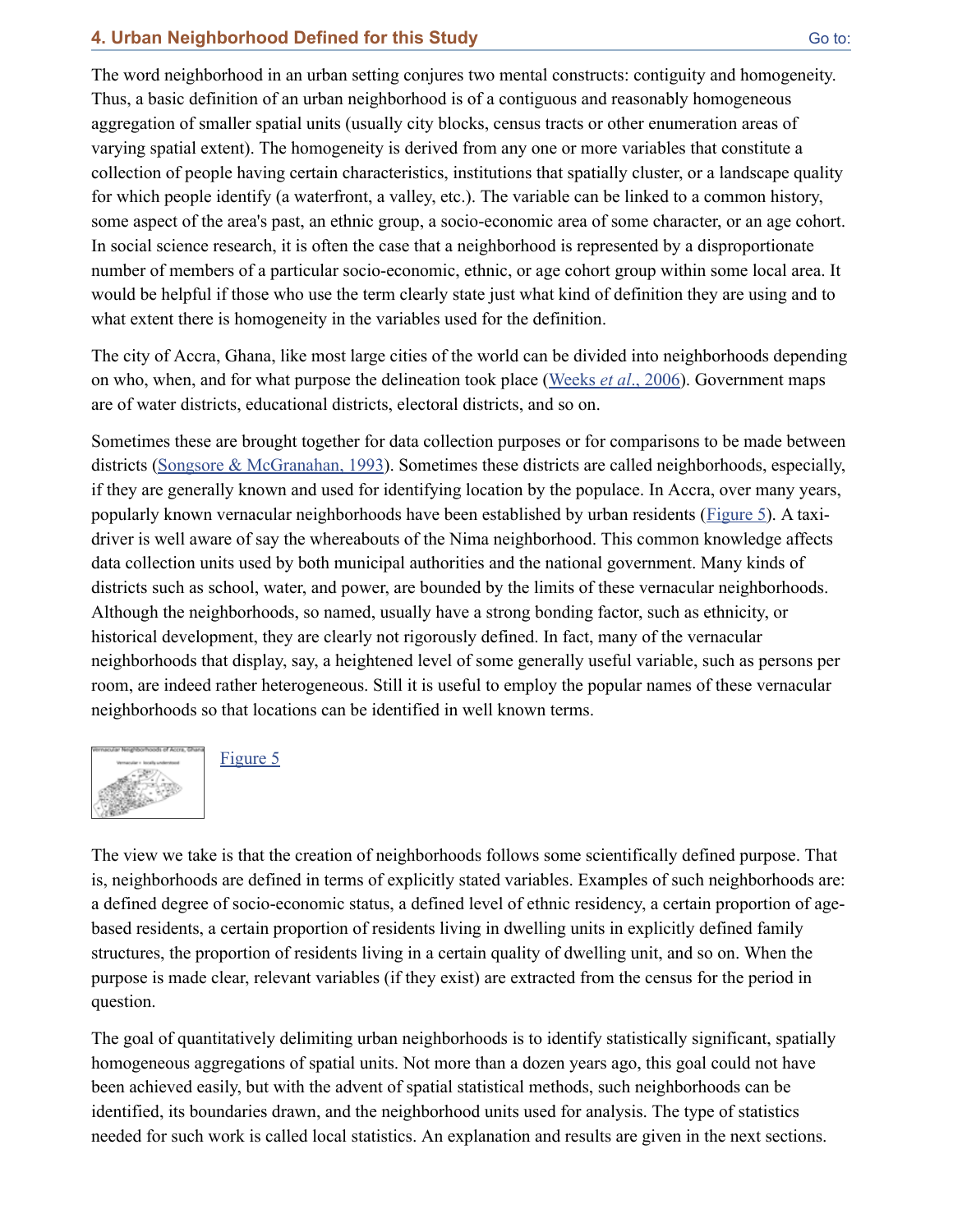#### **5. Techniques of Analysis** [Go to:](https://www.nihms.nih.gov/pmc/articlerender.fcgi?artid=619789#ui-ncbiinpagenav-2) **Containers and Containers and Containers and Containers and Containers and Containers and Containers and Containers and Containers and Containers and Containers and Containers and Contai**

When we speak of spatial in dealing with data, the implication is that observations are taken from a georeferenced population. Results often are presented on maps where the nature of the pattern is of foremost concern. Spatial autocorrelation is the concept that helps to understand the nature of the mapped patterns [\(Getis, 2010\)](https://www.nihms.nih.gov/pmc/articlerender.fcgi?artid=619789#R3). What has become evident over the last 30 or 40 years is that spatial statistics requires assumptions not included in other more common types of statistical study. In particular, the application of standard statistical procedures (e.g. tests and confidence intervals based upon the *t*-distribution) require independence of the observations. The presence of spatial autocorrelation can lead to inferences based upon standard non-spatial statistics that are misleading or incorrect (Getis & Griffith,  $2002$ ).

The spatial statistics literature is particularly noteworthy for its development of statistics of spatial autocorrelation. These are based on assumptions of spatial covariance (Moran's *I*), spatial difference (Geary's *c*), spatial addition and multiplication (Getis & Ord's *G*), among others. Each of these is used in particular circumstances where the goal is to identify one or more georeferenced observations that could not have occurred by chance taking into account the distance relationship embedded in the statistic's assumptions.

#### **AMOEBA**

AMOEBA is an algorithm for creating a cluster from univariate, georeferenced data (Aldstadt  $\&$  Getis, 2006, Getis, 2004). In our explanation of AMOEBA we use the Getis-Ord local statistic  $G_i^*$  (Getis & [Ord,](https://www.nihms.nih.gov/pmc/articlerender.fcgi?artid=619789#R6) 1992). At the outset, we compute the  $G_i^*$  value for a spatial unit *i* and its link (*k*) with one of its contiguous neighbors (*j*). The spatial link ( $k = 1$ ) process is repeated for each *j*. If  $G_i^*$  increases absolutely for any of the *j* links over the  $G_i^*$  value for *i* alone, then those *j* units become a cluster together with the original *i*<sup>th</sup> spatial unit. If, on the other hand, absolute  $G_i^*$  decreases then the *j* contiguous neighbor does not become a member of the cluster. This process continues for  $k=2$ , that is, the already existing members of the cluster are combined with their contiguous neighbors, one at a time.  $G_i^*$  is computed for the original *i*<sup>th</sup> spatial unit one at a time with each new link added to the already existing members of the cluster. Again, if values absolutely increase, the new spatial unit is added to the cluster ([Figure 6](https://www.nihms.nih.gov/pmc/articlerender.fcgi?artid=619789&rendertype=figure&id=F6) provides a view of the sequence of steps). This process is repeated for *k = 3, 4*, …, *max* links. The maximum is the last link that increases the absolute value of  $G_i^*$  over the  $G_i^*$  value when the number of links was ( $k_{max}$ ) *−1*). Representing spatial association between all *i* and *j*'s, the weight calculation for entry into W, the spatial weights matrix, within the maximum number of links ( $k_{max}$ ) is given by [\(Getis & Aldstadt, 2010\)](https://www.nihms.nih.gov/pmc/articlerender.fcgi?artid=619789#R4): When  $k > 0$ ,  $w_{ij} = \{P[z \le Z(k_{max})] - P[z \le Z(k_{ij})]\}$  /{ $[P[z \le Z(k_{max})] - P[z \le Z(k_{ij})]\}$ , for all j where  $k_{ij} \le$ *k* ,, *max*

$$
w_{ij} = 0, \text{otherwise.} \tag{1}
$$

#### [Figure 6](https://www.nihms.nih.gov/pmc/articlerender.fcgi?artid=619789&rendertype=figure&id=F6)

Illustration of the sequence of steps leading to the final cluster shown in Step 10.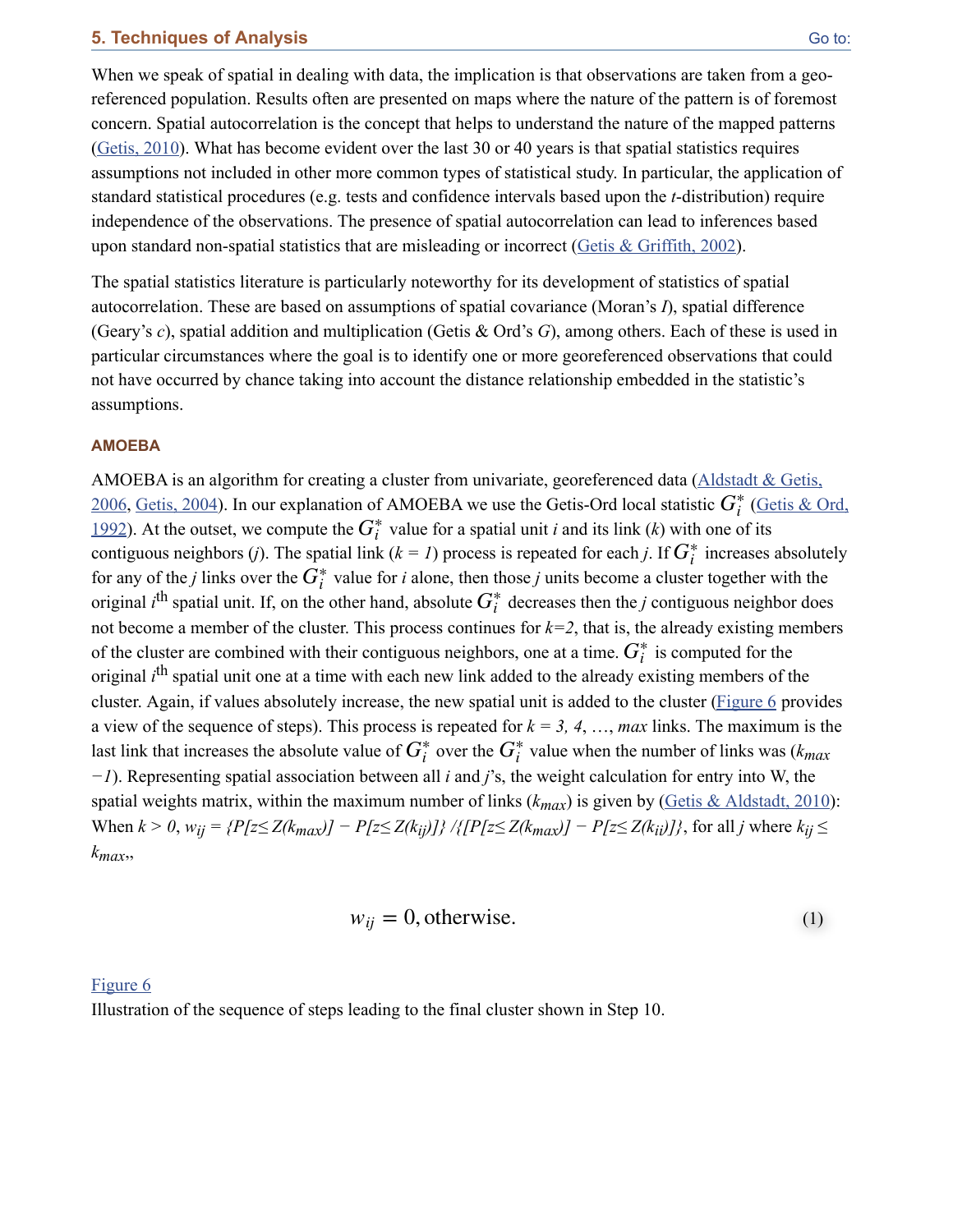

Read  $k_{ij}$  as the number of links connecting *i* and *j* in the cluster.

When  $k_{max} = 0$ ,  $w_{ij} = 0$ , for all *j*.

The value *z* is the observed standard variate of the normal curve that represents a point in the probability distribution of the  $G_i^*$ .  $G_i^*$  is given in standard variates. Thus *P(z)* is the cumulative probability associated with the  $G_i^*$ . The values of  $Z(k_{max})$ ,  $Z(k_{ij})$ , and  $Z(k_{ii})$  are, respectively, the standard normal variate for  $G_i^*$  at: the maximum number of links, the number of links separating *i* and *j*, and *i* itself ( $k_{ii}$  = *0*). Thus, [equation \(1\)](https://www.nihms.nih.gov/pmc/articlerender.fcgi?artid=619789#FD1) represents that proportion of the normal curve between  $k_{ij}$  and  $k_{max}$ . Thus,  $w_{ij}$ , a cell value in the spatial weights matrix, varies between 0 and 1. Low values of  $w_{ij}$  imply that there is little or no spatial association and high values represent strong spatial association between *i* and *j*. When  $k_{ij}$  equals  $k_{max}$ , the weight is 0. Normally, the closer in links distance of *j* to *i*, the higher  $w_{ij}$ .

In sum, then, for each observation *i*,  $G_i^*$  values are obtained for all combinations of linked neighbors *j* and *i* within the maximum number of links. The set of *j* observations that maximizes the local statistic becomes a member of the cluster together with the *i*<sup>th</sup> observation. The distinguishing feature of this approach is its flexibility in identifying spatial association of nearby units regardless of the configuration of those units.

### **AMOEBA Applied to Accra**

The AMOEBA technique allows us to find statistically demarcated areas (clusters) based on the pattern of a single variable or a combination of two or more variables. The principle of finding clusters is straightforward as explained above. but the actual algorithmic operation is a multistep procedure that starts with an EA that displays the highest score (*key EA*) on the variable(s) under study. This high score is derived from the position of the variable value on a distribution curve representing the variable in all EAs. The value in any EA is based on the variable value for the EA and for the EAs in the vicinity (neighbors) of the EA. The high score is expressed as a value of a spatial autocorrelation statistic, in this case  $G_i^*$  (Getis &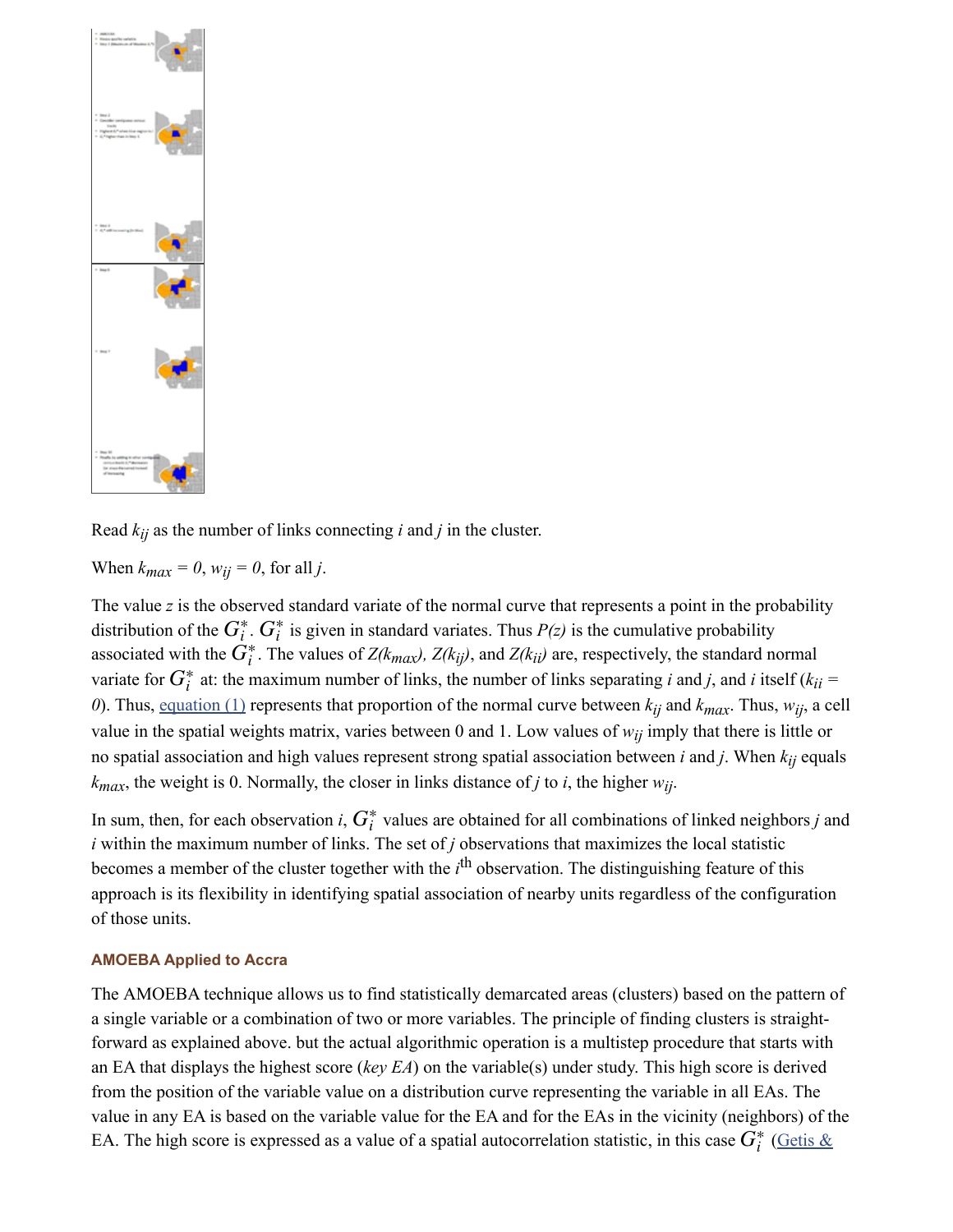Ord, 1992), where *i* [represents a particular EA. Having identified the key EA, then, in a series of steps](https://www.nihms.nih.gov/pmc/articlerender.fcgi?artid=619789#R6) additional EAs are added to the AMOEBA calculation only if the  $G_i^*$  of the group of EAs exceeds the value at the previous stage in the procedure ([Figure 6](https://www.nihms.nih.gov/pmc/articlerender.fcgi?artid=619789&rendertype=figure&id=F6)). One of the properties of the *G* statistic is that if the key EA and the addition of further EAs increases the value of  $G_i^*$  , and the value exceeds the cutoff for statistical significance, a *cluster* (or neighborhood) of statistically significant EAs develops. The process of adding additional EAs comes to an end when there are no further increases in the value of  $G_i^*$  . The delimited cluster is then eliminated from further calculations and the process begins again. The procedure is complete when all statistically significant clusters are identified. These become the explicitly defined neighborhoods. If there is a need to have an exhaustive set of neighborhoods, the procedure can continue (without statistical significance) until all EAs become or are assigned to a neighborhood.

In Accra, homogeneous neighborhoods can be delineated which conform to important environmental, social, and health related variables. These neighborhoods make sense from a planning perspective. The hetereogeneity in Accra induced by a large immigrant population can be broken down into meaningful homogeneous neighborhoods. For this study, we select three of what may be called structures of the urban environment. Each can be defined and data gathered by EAs. The structures are: a slum index [\(Figure 7\)](https://www.nihms.nih.gov/pmc/articlerender.fcgi?artid=619789&rendertype=figure&id=F7), a quality of housing index (see [Figure 8\)](https://www.nihms.nih.gov/pmc/articlerender.fcgi?artid=619789&rendertype=figure&id=F8), and a remotely sensed vegetation index. The first two of these are made up of a number of variables parsed from a principal components analysis. The vegetation index was created by identifying the appropriate spectral bands from a remotely sensed image of Accra. We then use AMOEBA to find neighborhoods based on each of these structures. The variables are taken from the 2000 Ghana Census for 1,717 enumeration areas (EAs) in Accra, Ghana, and remotely sensed data taken from a satellite image of the city averaged for each EA.



[Figure 7](https://www.nihms.nih.gov/pmc/articlerender.fcgi?artid=619789&rendertype=figure&id=F7)

AMOEBA slum neighborhoods.



# [Figure 8](https://www.nihms.nih.gov/pmc/articlerender.fcgi?artid=619789&rendertype=figure&id=F8)

AMOEBA house quality neighborhoods. The blue values represent the lowest quality housing, while the red represents middle and upper income areas.

### **Techniques of Analysis: LOSH**

The second procedure is a spatial variance analysis called *local spatial heteroscedasticity* (LOSH). For this we employ the  $H_i$  statistic to better understand the relationship between spatially overlapping variables ([Ord & Getis, 2012\)](https://www.nihms.nih.gov/pmc/articlerender.fcgi?artid=619789#R8). The statistic allows us to focus on the nature of the pattern of possibly spatially related variables. Values of the  $H_i$  statistic, in conjunction with the  $G_i^*$ , reveal the pattern of homogeneity or heterogeneity [\(Figure 9\)](https://www.nihms.nih.gov/pmc/articlerender.fcgi?artid=619789&rendertype=figure&id=F9).



# [Figure 9](https://www.nihms.nih.gov/pmc/articlerender.fcgi?artid=619789&rendertype=figure&id=F9)

A hypothetical view of an urban region where the eastern area, outside of the urban region is non-urban with low G values, while the western area has low G values which excludes it from the cluster called Urban Region which has high G values. The H values **...**

As explained above, the local spatial statistic  $G_i^*$  identifies spatial association between a mapped point *i*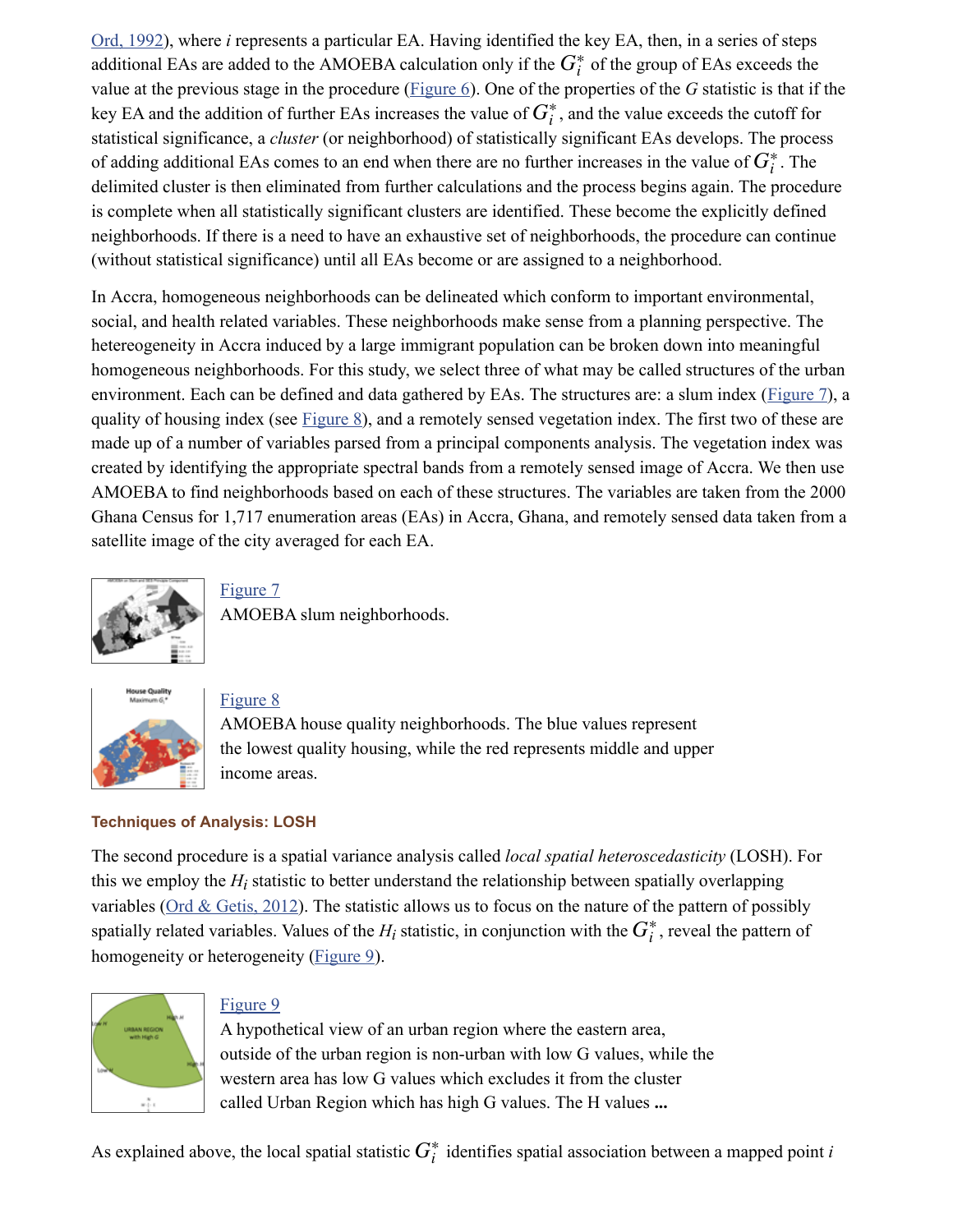and the *j* points within distance *d* of *i* with respect to all *j*. It would be valuable to describe and assess the statistical distribution of the  $\{x_j\}$  values that make up the cluster around *i*. This comment is consistent with the usual need to present summary statistics related to a data set. Examples of the usefulness of this assessment of LOSH are: a) exploring differential rates, such as disease rates, within a disease cluster, b) finding the degree of homogeneity or heterogeneity within an already delimited cluster, c) identifying trends in the homogeneity or heterogeneity surrounding a given *i*th observation, and d) identifying and testing for the existence of boundaries between districts. In addition,  $H_i$  can be used to study residuals of regression, including residuals from each equation created in a particular study in geographically weighted regression. Furthermore, the *H*-statistics may be used to define weights for generalized least squares.

To define a local mean about location *i*, we rescale  $G_i^*$  to the following form and use the *x*-bar notation:

$$
\overline{\mathbf{x}}_i(d) = \frac{\sum_j w_{ij}(d)x_j}{\sum_j w_{ij}(d)}
$$
\n(2)

Having defined the local mean for cell *i*, we may create "local residuals" of the form:

$$
e_j(d) = x_j - \overline{x}_j(d), j \in N(i, d)
$$
\n(3)

These "residuals" have a zero weighted-mean over the local region of interest.

Using these local residuals we may explore local heterogeneity by using the local dispersion statistic:

$$
H_i(d) = \frac{\sum_j w_{ij}(d)|e_j(d)|^d}{\sum_j w_{ij}(d)}
$$
\n<sup>(4)</sup>

When  $a = 1$  we have an absolute deviations measure,  $H_i1$  and when  $a = 2$  a variance measure,  $H_i2$ . Clearly other choices are possible, along with various robust forms to avoid outliers. In order to produce a standard measure, we should divide by the mean absolute deviation or variance for the whole data set. We may interpret the coefficients in the context of a search for "hot-spots"; that is areas with large *Gi*\* values and considerable heterogeneity (e.g. city blocks with high crime interspersed with blocks of low crime) or homogeneity (uniformly high crime areas) [\(Figure 9\)](https://www.nihms.nih.gov/pmc/articlerender.fcgi?artid=619789&rendertype=figure&id=F9):

There is no central limit effect and the distribution of variances is affected by non-normality. Fortunately it is possible to evaluate the mean and variance of the permutations distribution (i.e. considering the set of *n*! possible configurations as equally likely) and to approximate this distribution by a chi-square distribution. The expected value of the statistic, under random permutations, is

$$
E_P(H_i) = 1 \tag{5}
$$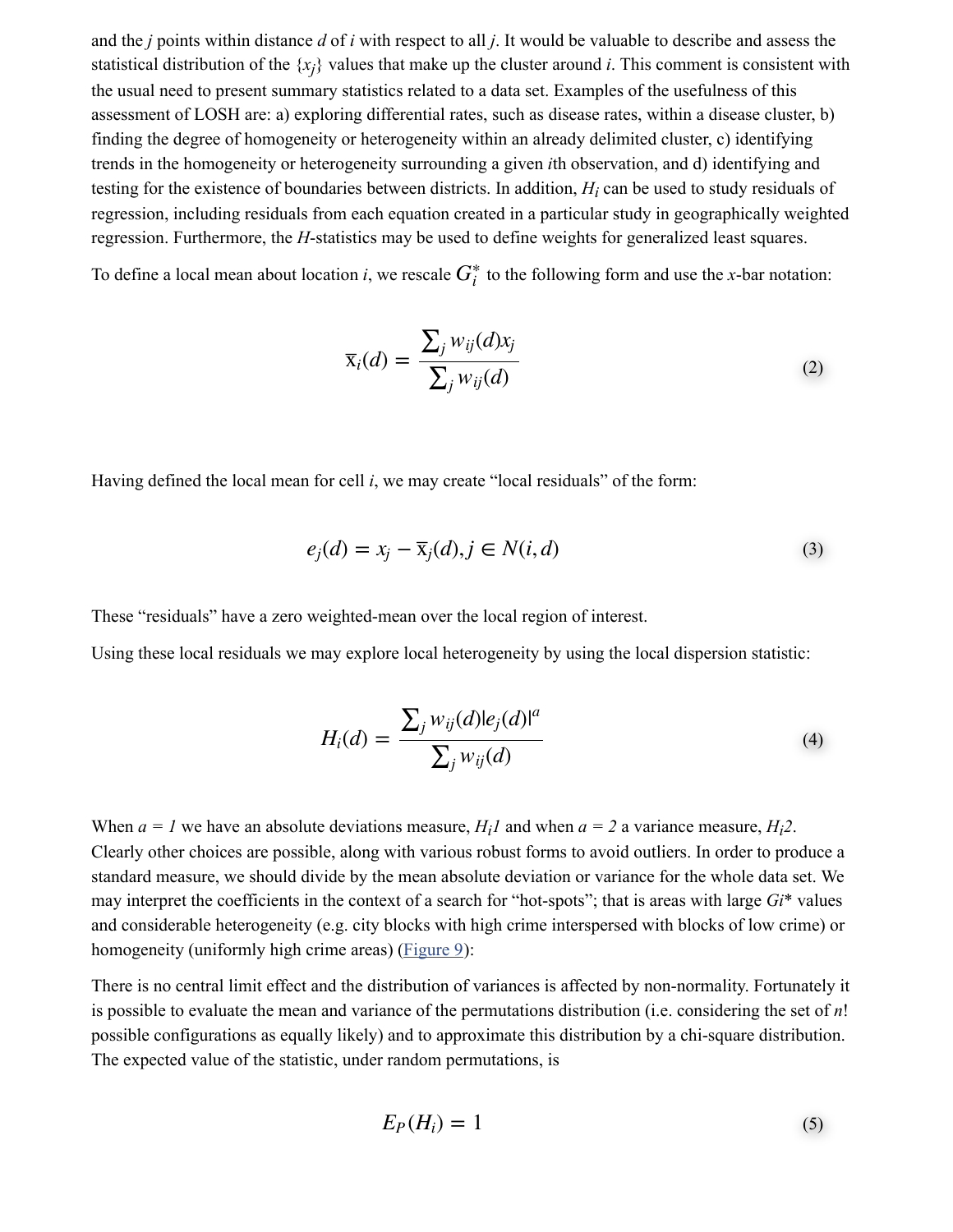The variance is:

$$
Var_P(H_i) = \frac{1}{n-1} \left(\frac{1}{h_1 w_{i1}}\right)^2 (h_2 - h_1^2) [nW_{i2} - W_{i1}^2]
$$
\n(6)

The chi-square distribution with *v* degrees of freedom has mean *v* and variance *2v*. If we match up the mean and variance with the values for the test statistic (with mean  $= I$  and variance  $= V_i$  say) we should use the statistic:

$$
Z_i = 2H_i/V_i \text{with} 2/V_i \text{degrees of freedom.} \tag{7}
$$

#### **LOSH Applied to Accra**

[Figures 10](https://www.nihms.nih.gov/pmc/articlerender.fcgi?artid=619789&rendertype=figure&id=F10), [11](https://www.nihms.nih.gov/pmc/articlerender.fcgi?artid=619789&rendertype=figure&id=F11), and [12](https://www.nihms.nih.gov/pmc/articlerender.fcgi?artid=619789&rendertype=figure&id=F12) show the three structures in our  $H_i$  framework. Note that in each of the maps, there is a high degree of heterogeneity in a north-south direction toward the middle of the urban area. This, in fact, is the area in which elevated numbers of migrants to Accra have settled. The already existing teeming slums in the eastern part of the city are not the destination of most migrants (based on data collected by [Tuller, 2012](https://www.nihms.nih.gov/pmc/articlerender.fcgi?artid=619789#R12)). In fact, the correlation of slumness and number of migrants is −0.32, indicating that the migrants are not the very poor. Those who have come to Accra usually follow a two-step process, that is, they first settle on the cheap land outside of the city. When conditions are such that they can afford the city they move to the lower middle class areas, which are most prominent in the central portion of the Accra area. It is characteristic of Accra that some of the previously better-off neighborhoods are the destination of migrants who essentially service the well-to-do. [Tuller \(2012\)](https://www.nihms.nih.gov/pmc/articlerender.fcgi?artid=619789#R12) has found that migrants are better educated than the non-mobile population. Literacy is at the 63% level for migrants and 54% for nonmigrants.



Using the huge traffic circle in the northeast quadrant of the city as a reference point, note that the most pronounced transition zones are just to the west on all three maps. House quality changes dramatically, "slumness" changes markedly and vegetation, which is a good indicator of wealth versus poverty in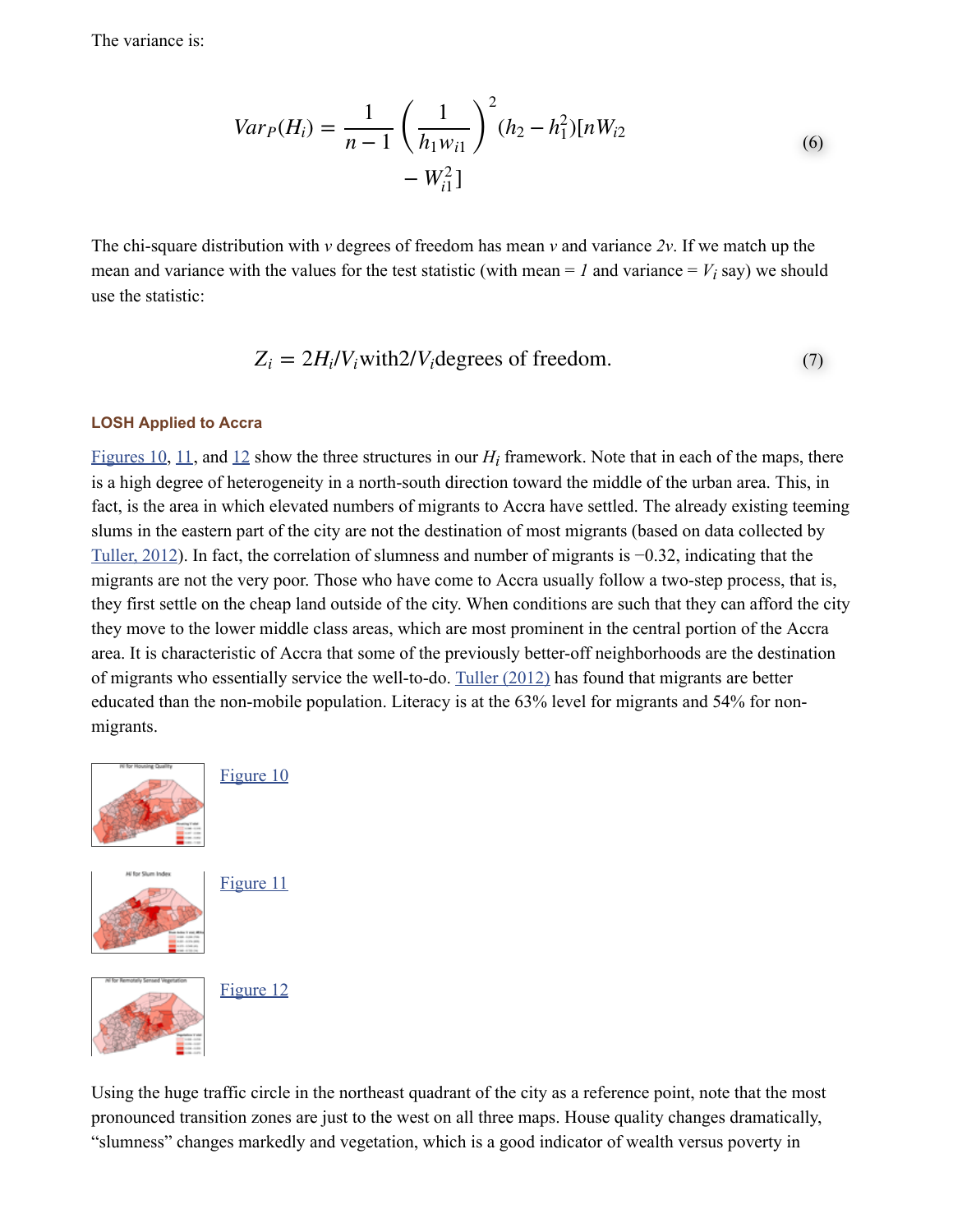Accra, also is discerned as heterogeneous between the high population density western areas and the much lighter density eastern areas.

A further map, [Figure 13,](https://www.nihms.nih.gov/pmc/articlerender.fcgi?artid=619789&rendertype=figure&id=F13) shows, in more detail than can be identified on the scale of the other maps, the heterogenous-homogeneous nature of a prominent vernacular neighborhood called Nima. In Accra, mistakenly Nima is synonomous with slum. [Figure 13](https://www.nihms.nih.gov/pmc/articlerender.fcgi?artid=619789&rendertype=figure&id=F13) shows that there is a good deal of heterogeneity visa-vis slumness. It is only in the center of the district that there is a certain degree of slum homogeneity. Toward the north, the south, and the western edge slum heterogeneity is revealed by the  $H_i$  statistic.



### [Figure 13](https://www.nihms.nih.gov/pmc/articlerender.fcgi?artid=619789&rendertype=figure&id=F13)

The middle map gives the degree of slumness in Nima; the worst areas are dark red. The map on the right shows the degree of heterogeneity in the EAs, the greatest in the very north and south and along the western edge.

### **6. Conclusion**

[Go to:](https://www.nihms.nih.gov/pmc/articlerender.fcgi?artid=619789#ui-ncbiinpagenav-2)

Using spatial statistics such as  $G_i^*$  and  $H_i$  reveal nuances and detail about the pattern of urban variables in any city. They are particularly well-suited for the study of rapidly growing third world urban environments. If traced over time, analytically derived neighborhoods can identify the evolution of new neighborhoods and alert planners to important changes in urban structure. In addition, by identifying heterogeneous areas, one can discern how migrations are affecting the development of neighborhoods. Anomalous conditions can be spotted quickly.

AMOEBA is an effective tool for identifying clusters. The LOSH statistics may be seen as a way to identify transitional regions within the study area. Studying urban structure using both AMOEBA and LOSH provides the opportunity to observe subtle characteristics of neighborhoods defined as either vernacular or analytical.

# **Acknowledgements**

The author thanks Jared Aldstadt, University at Buffalo, Sean Taugher, San Diego State University and Marta Jankowska, San Diego State University and University of California, Santa Barbara, for their valuable assistance.

# **Footnotes**

**Publisher's Disclaimer:** This is a PDF file of an unedited manuscript that has been accepted for publication. As a service to our customers we are providing this early version of the manuscript. The manuscript will undergo copyediting, typesetting, and review of the resulting proof before it is published in its final citable form. Please note that during the production process errors may be discovered which could affect the content, and all legal disclaimers that apply to the journal pertain.

# **References**

- Aldstadt J, Getis A. Using AMOEBA to create a spatial weights matrix and identify spatial Clusters. Geographical Analysis. 2006;38:327–343.
- Getis A. A Geographic Approach to Identifying Disease Clusters. In: Janelle DG, Warf B, Hansen K, editors. Worldminds: Geographical Perspectives on 100 Problems. Vol. 14. Dordrecht: Kluwer Academic Publishers; 2004. pp. 81–86. 2004.
- Getis A. Spatial autocorrelation. In: Fischer MM, Getis A, editors. Handbook of Applied Spatial

#### [Go to:](https://www.nihms.nih.gov/pmc/articlerender.fcgi?artid=619789#ui-ncbiinpagenav-2)

[Go to:](https://www.nihms.nih.gov/pmc/articlerender.fcgi?artid=619789#ui-ncbiinpagenav-2)

[Go to:](https://www.nihms.nih.gov/pmc/articlerender.fcgi?artid=619789#ui-ncbiinpagenav-2)